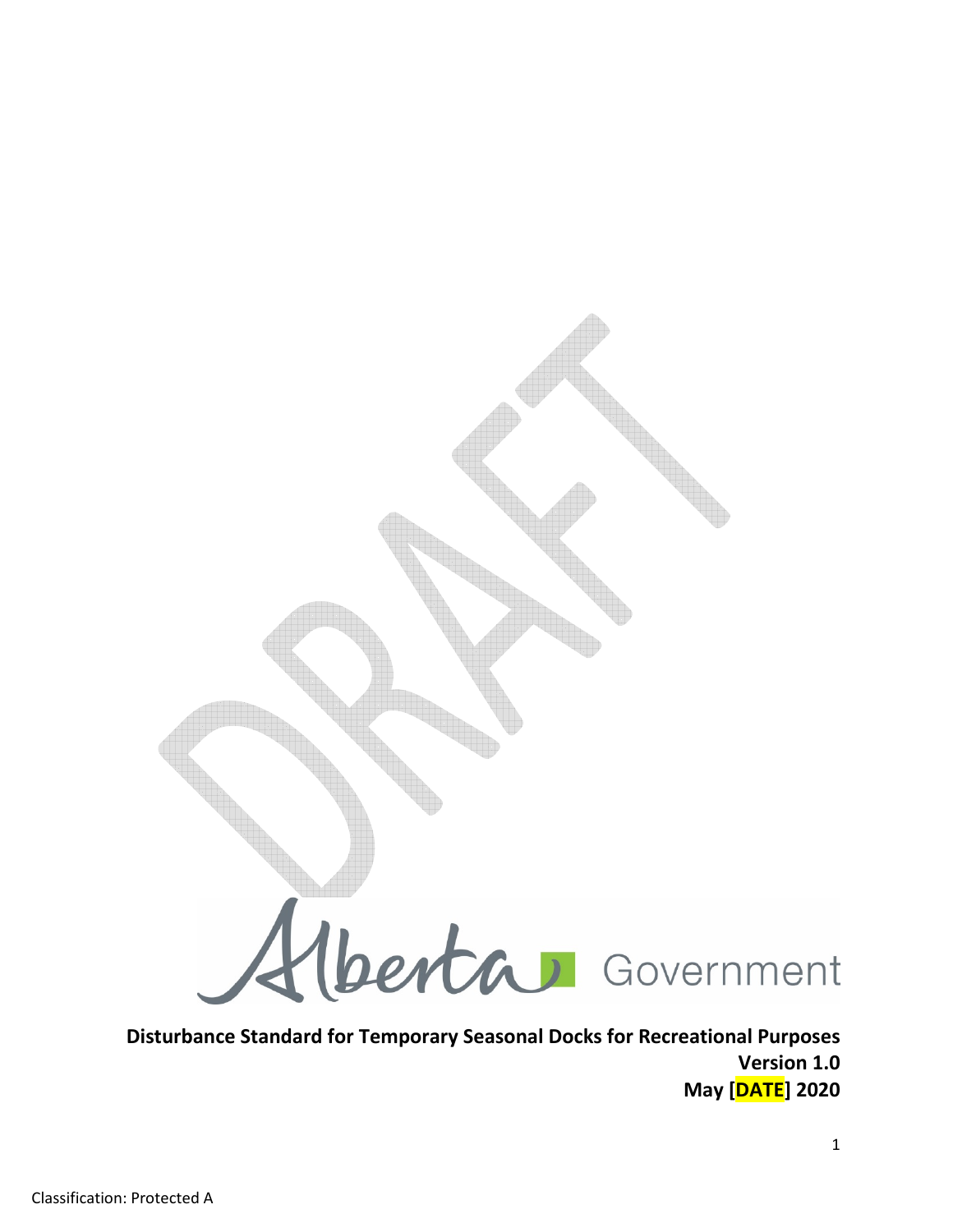### **Disturbance Standard for Temporary Seasonal Docks for Recreational Purposes**

#### **Preface**

1 This Disturbance Standard is established under section 3 of the *Public Lands Administration Regulation.*

#### **Purpose**

2 The purpose of this Disturbance Standard is to set the maximum acceptable footprint for a temporary seasonal dock and associated structures for recreational purposes on vacant public land.

### **Definitions**

- 3(1) All definitions in the *Public Lands Act*, RSA 2000, c P-40 and the *Public Lands Administration Regulation* apply except where expressly stated in this Disturbance Standard.
- (2) In this Disturbance Standard,
	- (a) "anchor" means a weighted object placed on the bed or shore of a water body for the purpose of fixing a buoy, temporary seasonal dock or swimming platform to the bed or shore of a water body;
	- (b) "associated structures" includes boat lifts and swimming platforms, but does not include a boathouse;
	- (c) "bank" means the natural boundary where the bed and shore of a water body cease; unless coincidental, it is not a historic high water mark, a flood line, or the current waterline;
	- (d) "bed and shore" means the submersed and exposed part of a water body that is bounded by its bank;
	- (e) "boathouse" means a permanent structure used for the storage of a vessel and associated materials and includes any structure that is completely enclosed on all sides, has a roof or walls or any combination of the two;
	- (f) "buoy" means a floating marker that is placed in a water body, excluding the anchor;
	- (g) "Disturbance Standard" means the *Disturbance Standard for Temporary, Seasonal Docks for Recreational Purposes,* as established under section 3 of the *Public Lands Administration Regulation* and as amended or replaced from time to time;
	- (h) "dock" means any pier, wharf or other structure constructed or maintained in a water body, whether floating or not, used for the purposes of mooring a vessel and includes any walkway, terminal platform, or anchor if an anchor is used;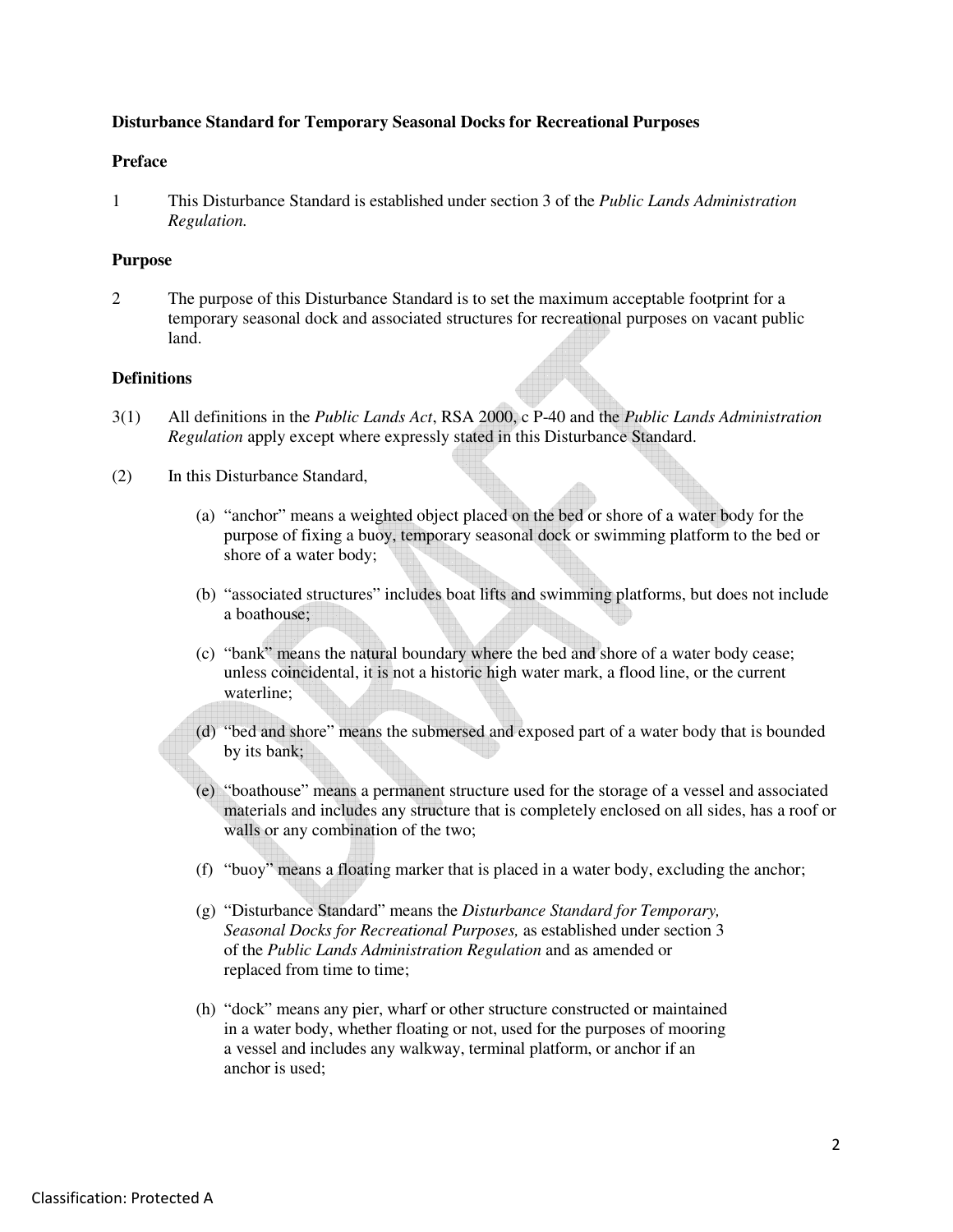- (i) "line of navigation" means a line located at a distance below the current water line that will afford sufficient draft for a vessel customarily in use on a particular water body, and is the minimum required of either:
	- (i) the 1.2 meter water depth contour; or
	- (ii) the length of the vessel to be moored;
- (j) "littoral drift" means the sedimentary material that is transported in the water along the bed and shore by waves and current;
- (k) "maximum acceptable footprint " means the extent and nature of a permitted activity as set out in this disturbance standard;
- (l) "mooring area" means the area of the water body apportioned to a waterfront holder or semi-waterfront holder or municipal waterfront holder as set out in section 7 of this disturbance standard;
- (m) "mooring buoy" means a buoy installed or used for the purpose of offshore moorage of a vessel, excluding the anchor;
- (n) "open water part of the year" the period of time during the year when the water in a water body is not covered with ice;
- (o) "permitted activity" means the construction, placement and use of a temporary seasonal dock for a recreational purpose as defined under Part 2 of the *Public Lands Administration Regulation*, which includes any associated structures and mooring buoys and anchors but does not include:
	- (i) construction, placement and use of a multiple user dock or community dock; or
	- (ii) construction, placement and use of a temporary seasonal dock for a commercial purpose as defined in Part 2 of the *Public Lands Administration Regulation;*
- (p) "personal watercraft" means any motorized recreational water vehicle that is 14 feet or less in manufactured hull length, has as its primary source of propulsion an inboard motor powering a jet pump, and is capable of carrying one or more persons in a sitting, standing or kneeling position on or astride the vessel.
- (q) "municipal waterfront holder" means a municipality as defined under the *Municipal Government Act,* that is registered under the *Land Titles Act* as the owner of the fee simple estate in the land directly adjoining the bank of a water body;
- (r) "semi-waterfront holder" means:
	- (i) the person who is registered under the *Land Titles Act* as the owner of the fee simple estate in the land directly adjoining a municipal reserve or environmental reserve, where the municipal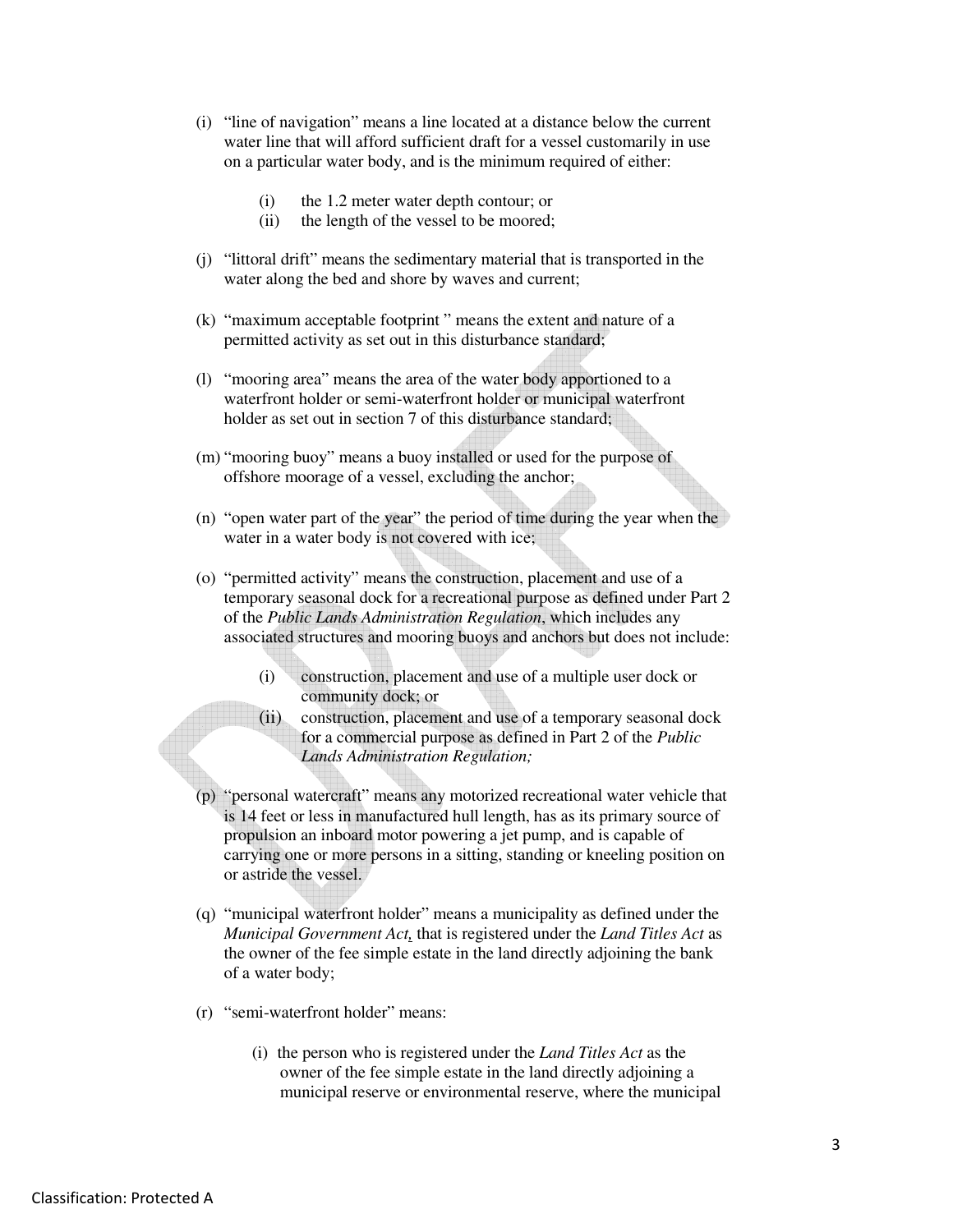reserve or environmental reserve directly adjoins the bank of a water body; or

- (ii) the holder of a disposition according to the records of the Department for land directly adjoining a municipal reserve or environmental reserve, where the municipal reserve or environmental reserve directly adjoins the bank of a water body;
- (s) "swimming platform" means a floating platform without railings, a roof or walls that is anchored to the bed of a water body and is only designed and used for swimming, diving and related activities that do not include the mooring of watercraft;
- (t) "swing radius" of a vessel at anchor, means the distance from the anchor to the stern of the vessel that will form the circumference of a circle (the swing area as the vessel revolves about the mooring point). The length of the swing radius is equal to the length of anchor chain plus the total length of the vessel;
- (u) "temporary seasonal dock" means a dock that is constructed and installed in a way so that it can be removed from the bed and shore of a water body before the end of the open water part of the year without causing disturbance to the bed and shore;
- (v) "terminal platform" refers to the portion of the dock connected to, and generally wider than the walkway, and used both for securing and loading a vessel;
- (w) "walkway" refers to the portion of the dock that allows access to the terminal platform;
- (x) "water body" means a permanent and naturally occurring body of water or a naturally occurring river, stream, watercourse or lake;
- (y) "vessel" means a motorized or non-motorized boat or pleasure craft, personal watercraft, or other similar vessel including a float plane, but excludes a thing used as a temporary or permanent residence, floating or otherwise;
- (z) "waterfront holder" means:
	- (i) the person who is registered under the *Land Titles Act* as the owner of the fee simple estate in the land directly adjoining the bank of a water body; or
	- (ii) the holder of a disposition according to the records of the Department for land directly adjoining the bank of a water body.

#### **Application of this Disturbance Standard**

4(1) Subject to section 4(2), this Disturbance Standard applies to beds and shores of all water bodies vested in the Crown in right of Alberta by virtue of section 3 of the *Public Lands Act*.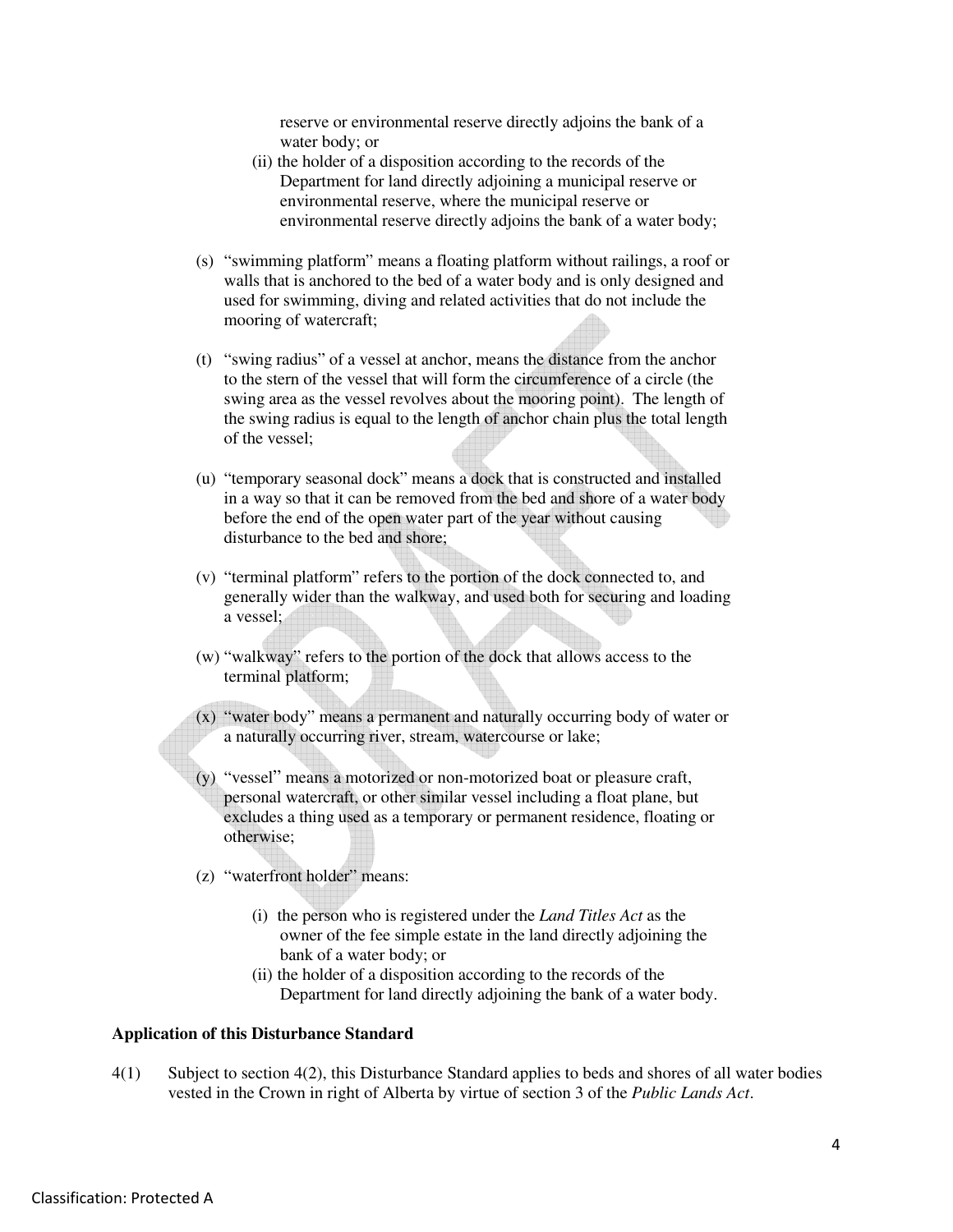(2) This Disturbance Standard does not apply to beds and shores that are within a sanctuary as defined in section 3(qq) of the *Wildlife Regulation,* as amended*.* 

### **General Permission**

- 5(1) A waterfront holder or semi-waterfront holder may enter on and occupy the bed and shore for the purpose of a permitted activity subject to the following:
	- (a) the permitted activity shall only be temporary;
	- (b) the permitted activity shall be for personal use only;
	- (c) the permitted activity shall only be seasonal;
	- (d) the permitted activity shall meet all of the requirements of the maximum acceptable footprint as set out in this Disturbance Standard;
	- (e) a permitted activity, with the exception of construction, placement and use of a mooring buoy and anchor and swimming platform, shall only occur within the mooring area as determined in accordance with this Disturbance Standard;
	- (f) the waterfront holder or semi-waterfront holder shall obtain all federal, provincial, municipal, and other permits and approvals, as applicable, with respect to the permitted activity;
	- (g) permitted activity shall comply with federal and provincial laws, municipal bylaws and local government zoning restrictions; and
	- (h) the permitted activity shall not cause loss or damage to public land.
- (2) A municipal waterfront holder may enter on and occupy the bed and shore of the municipal waterfront holder's mooring area for the purpose of placing one or more buoys and anchors subject to the following:
	- (a) the buoys and anchors are for the purpose of marking a defined swimming area, posting speed restrictions, for vessel navigational aids, or for marking a restricted area;
	- (b) the buoys and anchors shall be for temporary seasonal use;
	- (c) the municipal waterfront holder shall obtain all federal, provincial, municipal, and other permits and approvals, as applicable, with respect to the placement of buoys and anchors;
	- (d) placement of buoys and anchors shall comply with federal and provincial laws, municipal bylaws and local government zoning restrictions;
	- (e) the municipal waterfront holder shall only construct the anchor for a mooring buoy in accordance with the following:
		- (i) Anchors shall be composed of material that does not physically or chemically degrade when exposed to physical abrasion, chemical abrasion or water;
		- (ii) Anchors shall not contain or consist of garbage, waste or debris; and
		- (iii) Anchors shall not contain material that was intended for other uses; and
	- (f) the buoy shall be removed from the bed and shore at the end of the open water part of the year.

## **No property or compensation**

6 Notwithstanding any rule of law or equity, the rights and privileges conveyed in this Disturbance Standard do not constitute personal property or any exclusive privileges or right of use on public land, nor does it authorize any injury to property or infringement of rights or federal, provincial or local laws and regulations. No right of action or compensation exists against the Province for any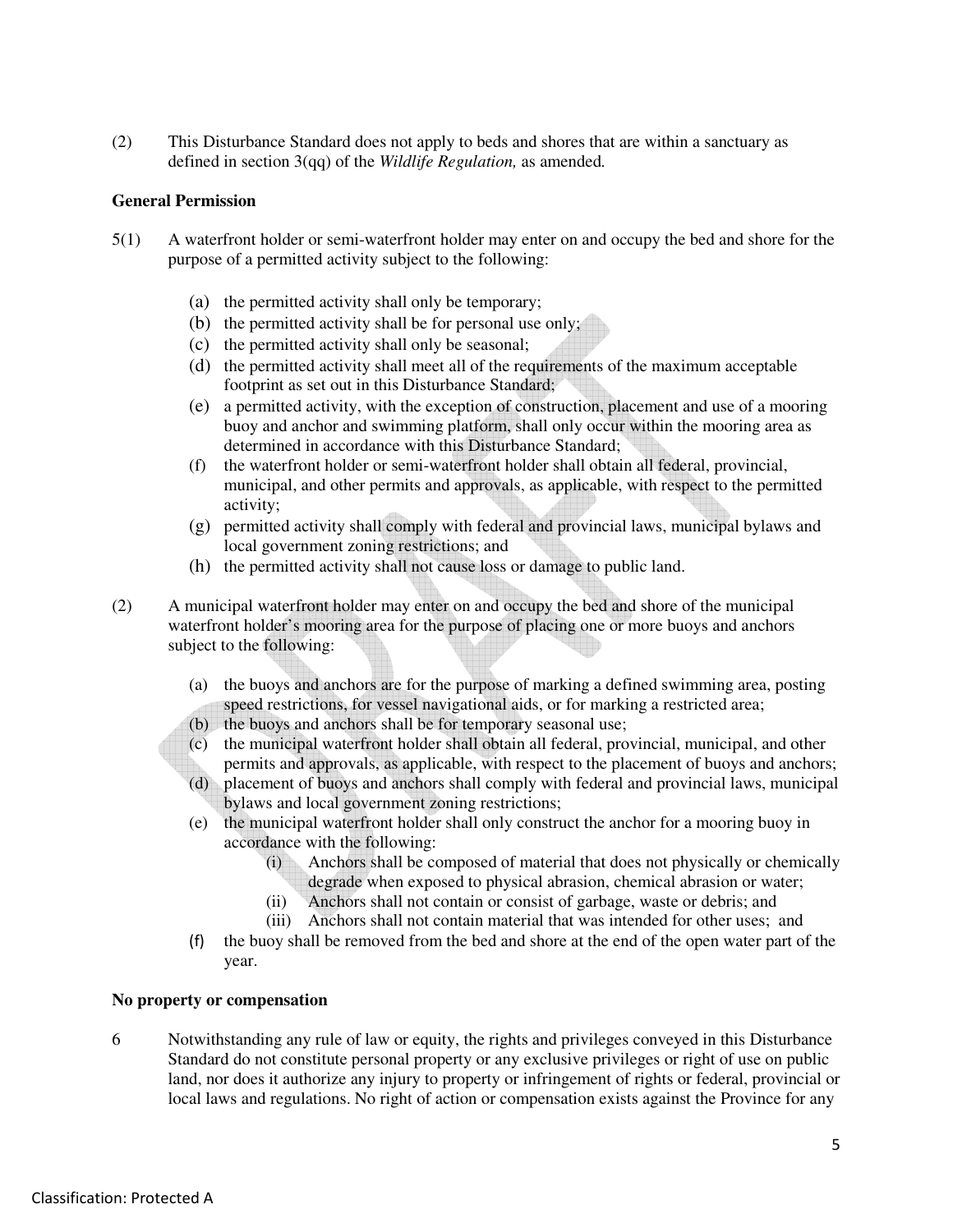losses arising directly or indirectly from activities permitted in this Disturbance Standard.

## **Defined Mooring Area**

- 7(1) For the purpose of this section, "holder" includes waterfront holder, semi-waterfront holder and municipal waterfront holder.
- (2) A holder's mooring area is bounded by:
	- (a) the current water line;
	- (b) the line of navigation; and
	- (c) setbacks, as set out in section 7(4), from the holder's projected property lines determined in accordance with section 7(3).
- (3) The projected property lines are determined by drawing straight lines from the intersection of the holder's property line with the bank to the line of navigation according to one of the following methods:
	- (a) *Extended lot line method:* Project a straight line with the same alignment as the property line from the intersection of the property line with the bank to the line of navigation (Figure 1).



Figure 1. Extended Lot Line Method

(b) *Coterminous line method:*

- 1. Using a subdivision plan, locate the holder's lot;
- 2. Draw a straight line (the "extended bank line") between the two points where the property lines of the holder's lot intersect with the bank;
- 3. Repeat step 2 above to determine the extended bank line for the lots that are adjacent to the holder's lot;
- 4. Equally bisect the angle between the extended bank lines of the holder's lot and the extended bank lines of the lots that are adjacent to the holder's lot;
- 5. Project a straight perpendicular line from the bisected angles in step 4 out to the line of navigation as shown in Figure 2 to determine the coterminous lines;
- 6. If the coterminous lines intersect before the line of navigation is reached, another method of apportionment may be used as approved by the Department in writing.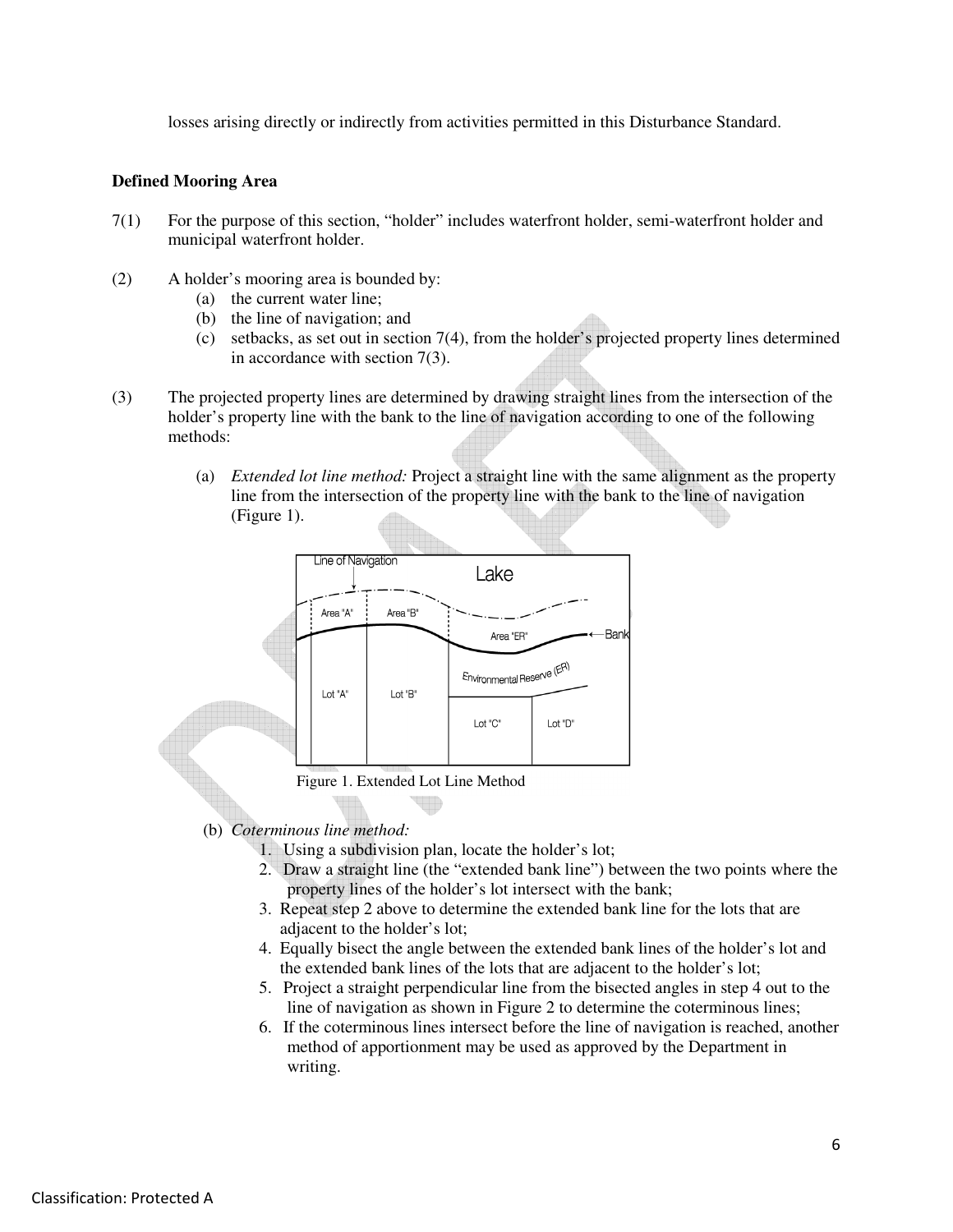

Figure 2. Coterminous Line Method

- (4) **S**etbacks from the projected property line shall be:
	- (a) Not less than 5 meters from any projected property line; and
	- (b) Zero (0) meters where a temporary seasonal dock, associated structures, or mooring buoy and anchor for a recreational purpose is shared and is located adjacent to or on both sides of a shared property line as agreed to by the affected waterfront holder, semi-waterfront holder or municipal semi-waterfront holders.
- (5) For the purpose of section  $5(1)$  of this Disturbance Standard, the mooring area for a semiwaterfront holder shall be determined in accordance with sections  $7(2)$  and  $7(3)$  where the projected lot line shall extend through the land held by the municipal waterfront holder.

## **Maximum Acceptable Footprint for Permitted Activity – Temporary Seasonal Dock**

- 8(1) The maximum acceptable footprint in this section shall apply to the construction, placement and use of a temporary seasonal dock by a waterfront holder or semi-waterfront holder.
- (2) The waterfront holder or semi-waterfront holder shall not construct or place more than one temporary seasonal dock within the mooring area.
- (3) A semi-waterfront holder shall not construct or place a temporary seasonal dock if a municipal waterfront holder has already constructed or placed a dock in the semi-waterfront holder's mooring area.
- (4) The waterfront holder or semi-waterfront holder may only use or allow the use of a temporary seasonal dock to support mooring for a recreational purpose as defined in Part 2 of the *Public Lands Administration Regulation.*
- (5) The waterfront holder or semi-waterfront holder shall construct a temporary seasonal dock in accordance with the following:
	- (a) The size of the walkway for a temporary seasonal dock shall not exceed 1.5m in width;
	- (b) The size of the terminal platform for a temporary seasonal dock in any configuration, shall not exceed 50% of the waterfront holder's lot width or semi-waterfront holder's lot width, as measured closest to the current water line;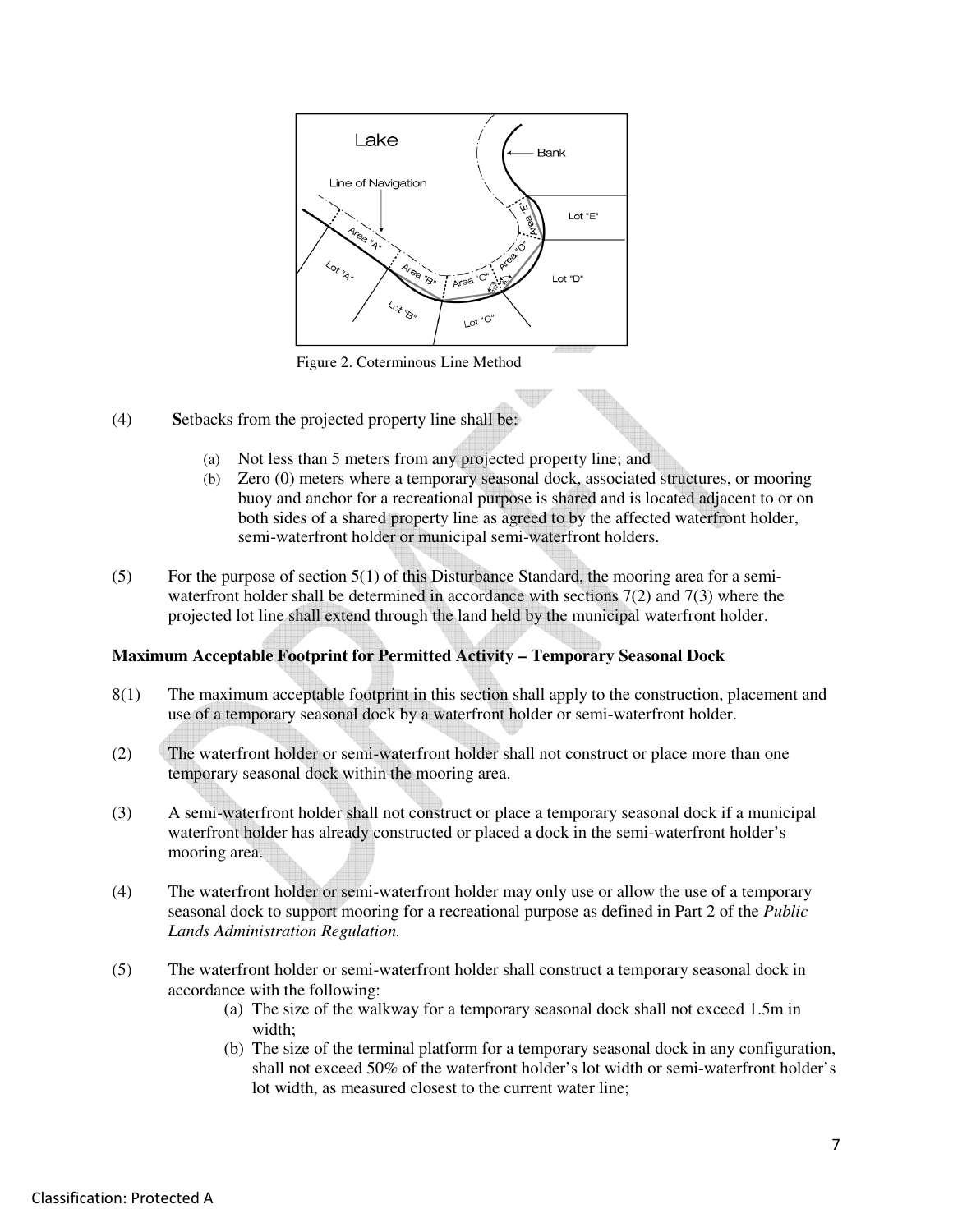- (c) The area of the terminal platform for a temporary seasonal dock shall not exceed 12  $m^2$ ;
- (d) If the temporary seasonal dock is being constructed or placed on a water body that is a river, the temporary seasonal dock shall not extend out into the river more than 10% of the total width of the river as measured at a point where the temporary seasonal dock is to be placed; and
- (e) A temporary seasonal dock shall not completely enclose any portion of a water body;
- (6) The waterfront holder or semi-waterfront holder shall only construct a temporary seasonal dock using biologically inert and non-reactive materials, including but not limited to factory pressure treated, non-toxic, marine grade wood, untreated wood or plywood, metal, fiberglass, or plastic.
- (7) The waterfront holder or semi-waterfront holder may only remove aquatic vegetation if:
	- (a) vegetation removal is directly incidental to the permitted activity; or
	- (b) the aquatic vegetation is a Freshwater Dwelling Invasive Plant listed under Item 2 of the Schedule in the *Fisheries (Alberta) Act*.
- (8) Where removal of aquatic vegetation is directly incidental to the permitted activity, the waterfront holder or semi-waterfront holder may only remove aquatic vegetation in accordance with the following:
	- (a) aquatic vegetation may only be removed once per year;
	- (b) aquatic vegetation may only be removed between August 1 and September 30;
	- (c) the area from which aquatic vegetation may be removed is restricted as follows:
		- (i) the length of access may only consist of a single lane from the bank in a direct path perpendicular to the shore;
		- (ii) the width of the single lane shall be a maximum width of 4 meters;
		- (iii) the single lane must remain in the same location every year;
		- (iv) the depth of removal of aquatic vegetation shall not be greater than 1 meter below the water surface; and
		- (v) aquatic vegetation may only be removed by manual or mechanical means;
	- (d) all aquatic vegetation that is removed shall be immediately removed from the bed and shore and disposed of such that nutrients and debris will neither accumulate on the bed and shore or re-enter the water body.
- (9) The waterfront holder or semi-waterfront holder shall only construct floats for the temporary seasonal dock using materials that do not physically or chemically degrade when exposed to physical abrasion, chemical abrasion, water or petroleum products.
- (10) The waterfront holder or semi-waterfront holder may only apply preservatives to the temporary seasonal dock while the temporary seasonal dock is located above the bank.
- (11) The waterfront holder or semi-waterfront holder shall not place the temporary seasonal dock beyond the bank unless previously applied preservatives are completely dried;
- (12) The waterfront holder or semi-waterfront holder may only use synthetic or metal containers not originally intended for flotation devices for construction of the temporary seasonal dock, provided they have been cleaned of all product residues, are corrosion resistant, and watertight.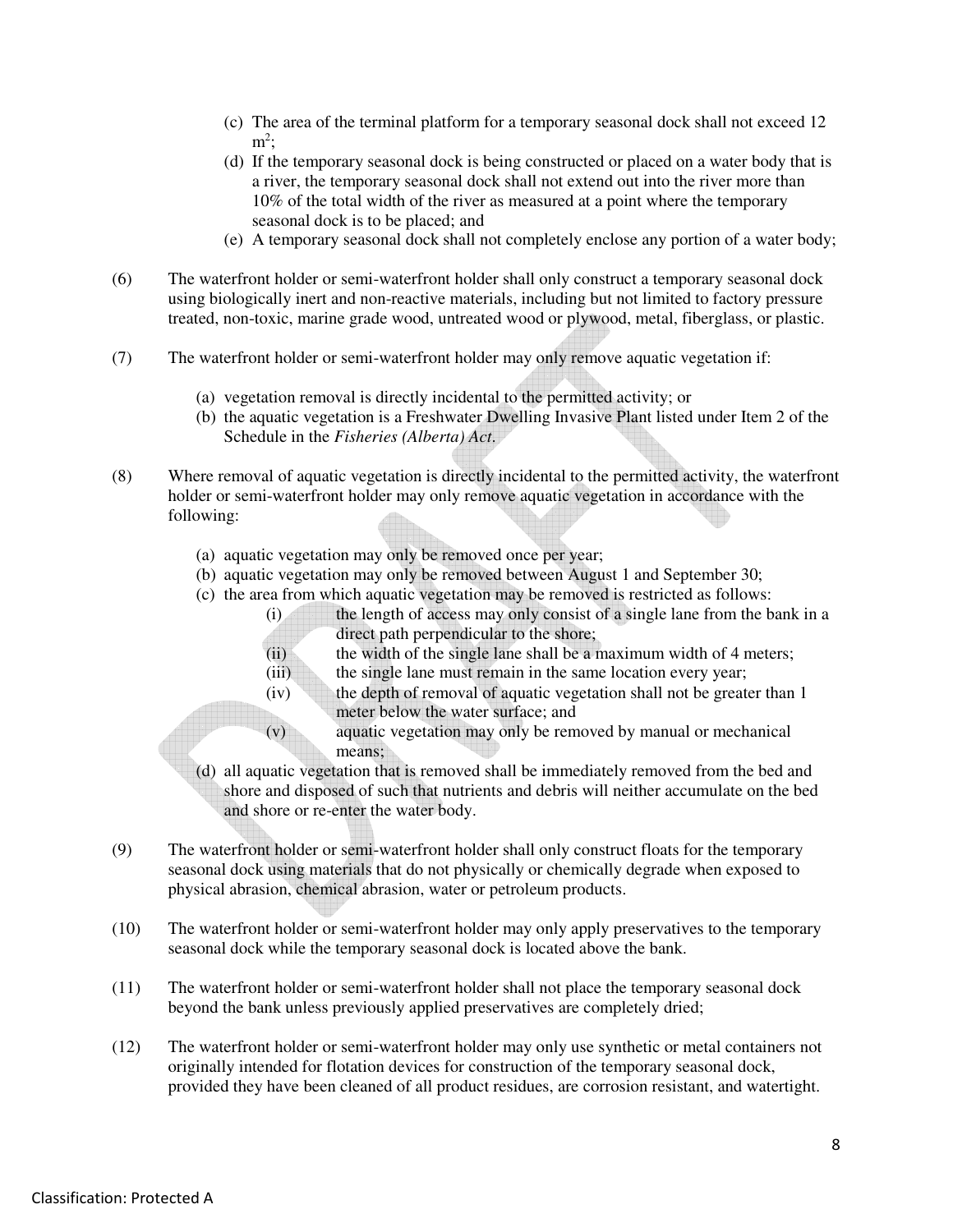- (13) The waterfront holder or semi-waterfront holder shall only construct the anchor for a temporary seasonal dock in accordance with the following:
	- (a) Anchors shall be composed of material that does not physically or chemically degrade when exposed to physical abrasion, chemical abrasion or water;
	- (b) Anchors shall not contain or consist of garbage, waste or debris; and
	- (c) Anchors shall not contain material that was intended for other uses.
- (14) The waterfront holder or semi-waterfront holder shall maintain the temporary seasonal dock in a safe operating condition at all times.
- (15) The waterfront holder or semi-waterfront holder shall not cause or allow the construction, placement or use of a temporary seasonal dock in any way that:
	- (a) results or may result in in damage or modification to the bed and shore of the water body;
	- (b) obstructs or may obstruct public access along the bed and shore;
	- (c) interrupts or may interrupt the free movement of water; or
	- (d) causes or may cause the formation of land by deposition of littoral drift upon the bed and shore of a water body.
- (16) The waterfront holder or semi-waterfront holder shall not construct or place any fixtures on a temporary seasonal dock except a bench.
- (17) The waterfront holder or semi-waterfront holder shall not cause or allow the storage of fuel on a temporary seasonal dock.
- (18) The waterfront holder or semi-waterfront holder shall remove the temporary seasonal dock before the end of the open water part of the year.
- (19) Once the waterfront holder or semi-waterfront holder has removed the temporary seasonal dock in accordance with section 8(18), the waterfront holder or semi-waterfront holder shall store the temporary seasonal dock above the bank.
- (20) Notwithstanding sections  $5(1)(d)$  and  $8(1)$  of this Disturbance Standard, a temporary seasonal dock that was constructed, placed and used by a waterfront holder or semi-waterfront holder prior to May 31, 2020:
	- (a) is not subject to sections  $8(4)$ ,  $8(5)(a)$ ,  $8(6)$ ,  $8(9)$ ,  $8(12)$  or  $8(13)$  of this Disturbance Standard if the waterfront holder or semi-waterfront holder can prove to the satisfaction of the Department that the temporary seasonal dock was constructed, placed and used prior to May 31, 2020; and
	- (b) is subject to sections  $8(2)$ ,  $8(3)$ ,  $8(5)(b)$  to (e),  $8(7)$ ,  $8(8)$ ,  $8(10)$ ,  $8(11)$  and  $8(14)$  to (19) of this Disturbance Standard;

If the waterfront holder or semi-waterfront holder does not prove to the satisfaction of the Department that the temporary seasonal dock was constructed, placed and used prior to May 31, 2020, this section does not apply and the waterfront holder or semi-waterfront holder shall comply with subsections  $(1)$  to  $(19)$  in their entirety.

## **Maximum Acceptable Footprint for Permitted Activity – Boat Lift**

9(1) The maximum acceptable footprint in this section shall apply to the construction, placement and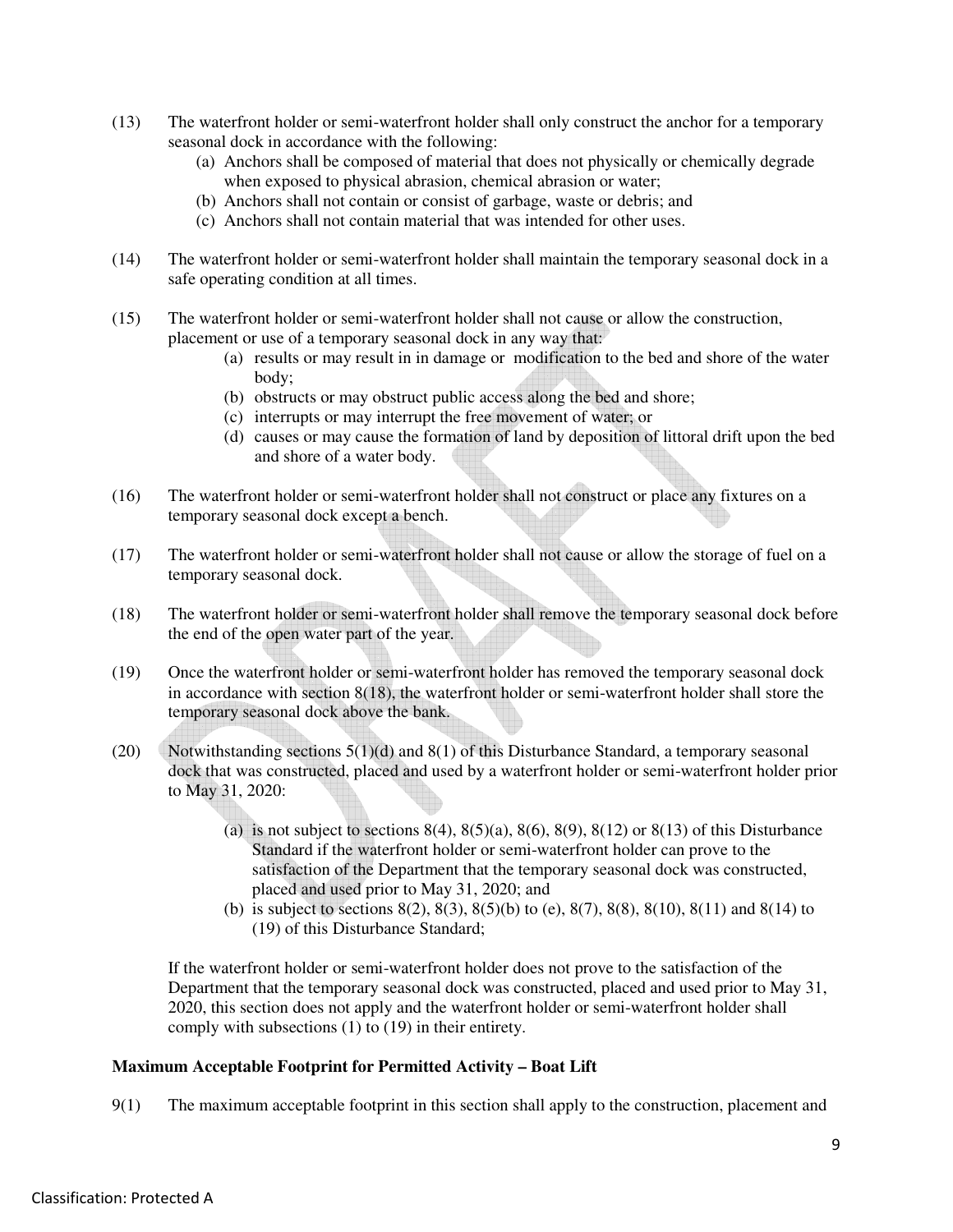use of a boat lift.

- (2) The waterfront holder or semi-waterfront holder may only construct or place one of the following:
	- (a) a maximum of two boat lifts for use with a vessel; or
	- (b) one boat lift for use with a vessel and a maximum of two boat lifts only to be used for personal watercraft.
- (3) The waterfront holder or semi-waterfront holder shall not construct or place a boat lift that is enclosed on all sides.
- (4) The waterfront holder or semi-waterfront holder shall only construct or place a boat lift within the mooring area.
- (5) The waterfront holder or semi-waterfront holder shall maintain the boat lift in a safe operating condition at all times.
- (6) The waterfront holder or semi-waterfront holder shall remove the boat lift before the end of the open water part of the year.
- (7) Once the waterfront holder or semi-waterfront holder has removed the boat lift in accordance with section 9(6), the waterfront holder or semi-waterfront holder shall store the boat lift above the bank.
- (8) The waterfront holder or semi-waterfront holder may only use or allow the use of a boat lift for a recreational purpose as defined in Part 2 of the *Public Lands Administration Regulation.*

## **Maximum Acceptable Footprint for Permitted Activity – Swimming Platform**

- 10(1) The maximum acceptable footprint in this section shall apply to the construction, placement and use of a swimming platform.
- (2) The waterfront holder or semi-waterfront holder shall not construct or place more than one swimming platform beyond the mooring area.
- (3) The waterfront holder or semi-waterfront holder may only use or allow the use of a swimming platform for personal use.
- (4) The waterfront holder or semi-waterfront holder shall not construct a swimming platform greater than  $9 \text{ m}^2$  in size.
- (5) The waterfront holder or semi-waterfront holder shall place the swimming platform beyond the line of navigation and within the setbacks from the projected property line as set out in section 7 of this Disturbance Standard, provided it does not interfere with navigation.
- (6) The waterfront holder or semi-waterfront holder shall not construct or place fixtures on the swimming platform with the exception of a slide or a bench for personal use.
- (7) The waterfront holder or semi-waterfront holder shall not use or allow the use of a swimming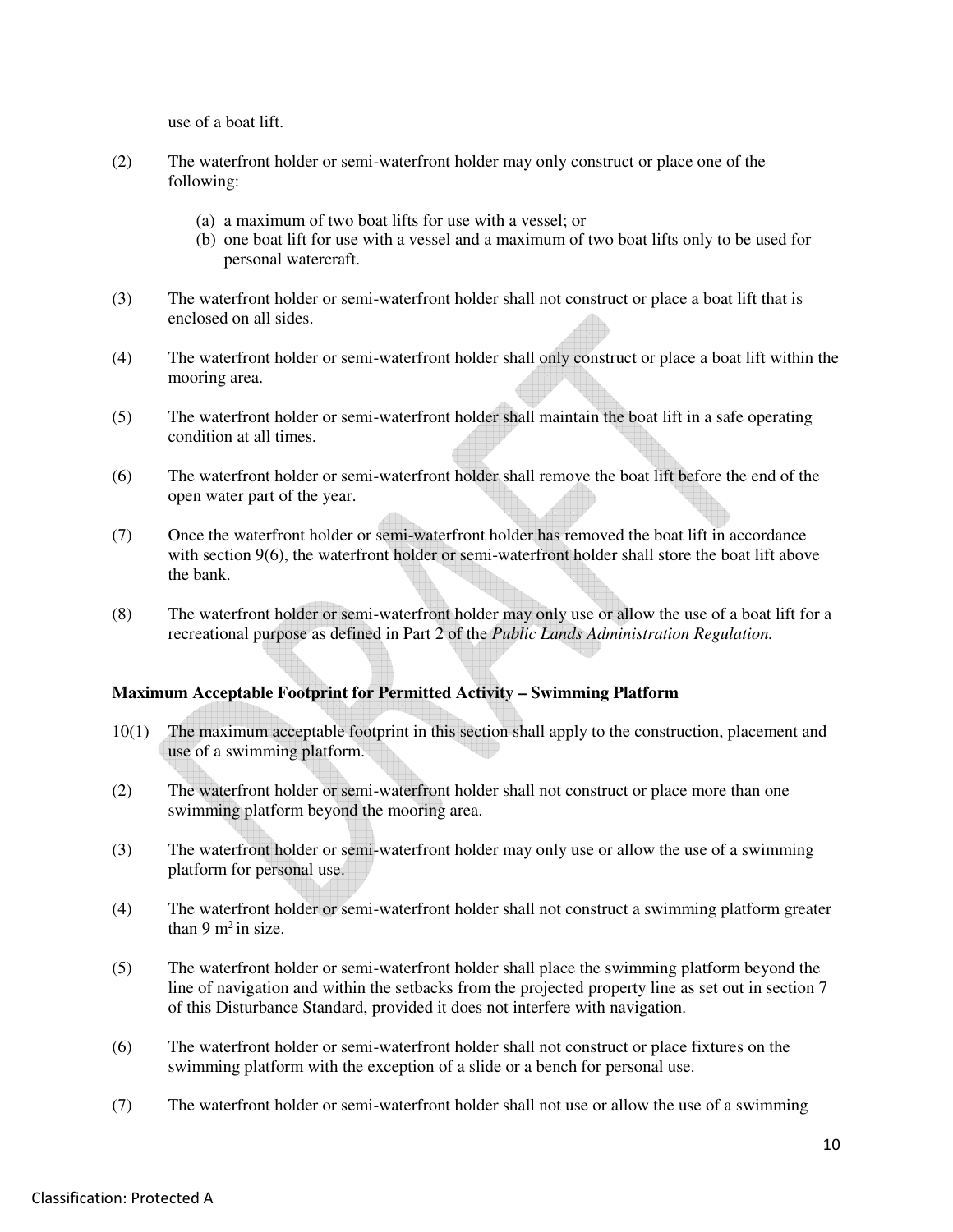platform for the mooring of vessel.

- (8) The waterfront holder or semi-waterfront holder shall maintain the swimming platform in a safe operating condition at all times.
- (9) The waterfront holder or semi-waterfront holder shall remove the swimming platform at the end of the open water part of the year.
- (10) The waterfront holder or semi-waterfront holder shall only construct a swimming platform using material that does not physically or chemically degrade when exposed to physical abrasion, chemical abrasion, water or petroleum products, including but not limited to factory pressure treated, non-toxic, marine grade wood, untreated wood or plywood, metal, fiberglass, or plastic.
- (11) The waterfront holder or semi-waterfront holder shall only construct the anchor for a swimming platform in accordance with the following:
	- (a) Anchors shall be composed of material that does not physically or chemically degrade when exposed to physical abrasion, chemical abrasion or water;
	- (b) Anchors shall not contain or consist of garbage, waste or debris; and
	- (c) Anchors shall not contain material that was intended for other uses.

## **Maximum Acceptable Footprint for Permitted Activity – Mooring Anchor and Buoy**

- 11(1) The maximum acceptable footprint set out in this section shall apply to the construction, placement and use of a mooring buoy and anchor.
- (2) The waterfront holder or semi-waterfront holder shall not construct or place more than one mooring buoy and anchor beyond the mooring area;
- (3) The waterfront holder or semi-waterfront holder may only use or allow the use of a mooring buoy and anchor to support mooring of vessel for a recreational purpose as defined in Part 2 of the *Public Lands Administration Regulation.*
- (4) The waterfront holder or semi-waterfront holder shall only place the mooring buoy and anchor beyond the line on navigation and in accordance with setbacks from the projected property line as set out in section 8 of this Disturbance Standard.
- (5) The waterfront holder or semi-waterfront holder shall not construct, place or use a mooring buoy and anchor in any way that interferes with or may interfere with navigation.
- (6) The waterfront holder or semi-waterfront holder shall not place an anchor for a mooring buoy within 20 meters of any structure or within the swing radius of another mooring buoy.
- (7) The waterfront holder or semi-waterfront holder may only construct or place a mooring buoy and anchor such that the swing radius of the vessel to be moored shall be at least 5 meters from the projected property line.
- (8) The waterfront holder or semi-waterfront holder shall only construct the anchor for a mooring buoy in accordance with the following: